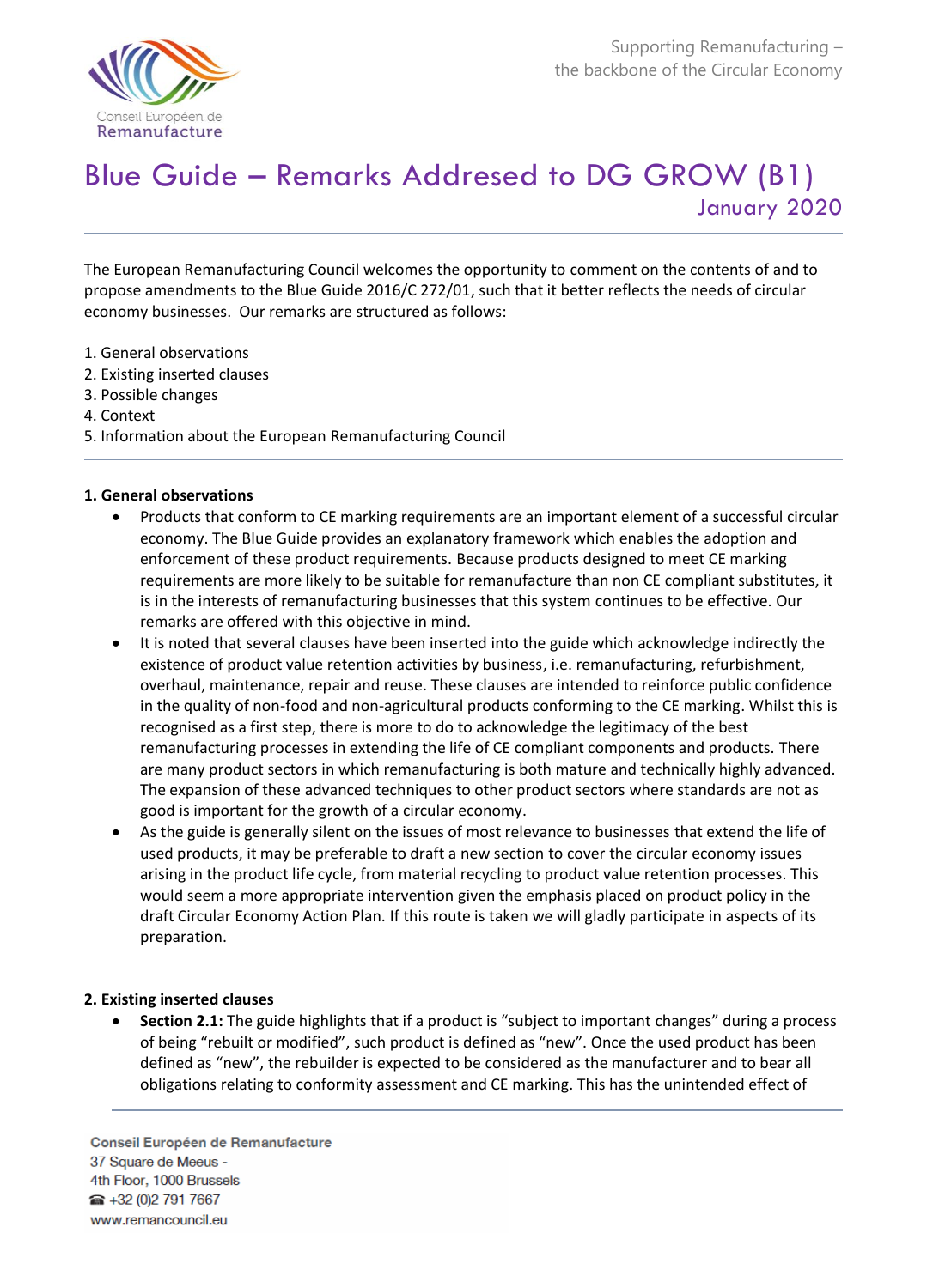

giving support to any OEM determined not to facilitate the remanufacture of its products. If the circular economy is to be recognised by the Blue Guide it would be appropriate for the preceding requirement to be counterbalanced by the inclusion of references to any existing regulatory responsibilities on said OEMs. In our experience the definition of what constitutes a "significant change" has been misused in the past and is being misused today by some OEMs to prevent remanufacturing of their own devices. While we are aware that it is impossible to define "significant change" horizontally (and even in vertical legislation it can pose a challenge), the Blue Guide should address the problem, at least by stating that "significant change" should not be interpreted in order to prevent remanufacturing.

- Some product sectors are better organised than others. In aviation, high-speed rail and medical devices for example, remanufacturing processes and standards are world class. In any future redrafting of the guide, it will be important to recognize this variation in compliance standards from one sector to another and not to make one-size-fits-all assumptions about worst-case examples.
- **Section 4.2:** The guide is silent on traceability issues in the case where a product is subject to value retention processes. Recognition of this stage in a life cycle is required, albeit with the caveat that the requirements to record and label remanufactured products vary from one sector to another.

## **3. Possible changes**

 If the Blue Guide is to take account of the business activities that retain value in products beyond a single life, it needs to make a clearer statement in support of such activities. At present, the presumption that runs through this document is that a product is not expected to be returned to use following an industrial process designed to retain its value, prior to being destroyed for material recycling or sent for disposal. There is an existing sector in Europe undertaking such work, much of it managed by OEMs to world-class standards and some by SMEs acting independently of OEMs.

Whilst recognising that the guide has no legal force, it would be helpful to test whether there is a basis to state in a revised version that:

"There is always a presumption in favour of product value retention services during the life cycle of a product".

For instance, we have experience with legal procedures in some member states where there is still legal uncertainty about the value of a remanufactured product when supplied as a replacement during a product guarantee period. Such aspects, if clarified, could boost investments in remanufacturing activities, contributing significantly to the growth of the sector and to the EU Circular Economy objectives.

In relation to labelling and traceability there are now many apps designed for consumer use that provide more information about a product than can be displayed on it. It may be helpful to reference this rapidly developing channel of communication as a source of data for market surveillance.

Conseil Européen de Remanufacture 37 Square de Meeus -4th Floor, 1000 Brussels ● +32 (0)2 791 7667 www.remancouncil.eu